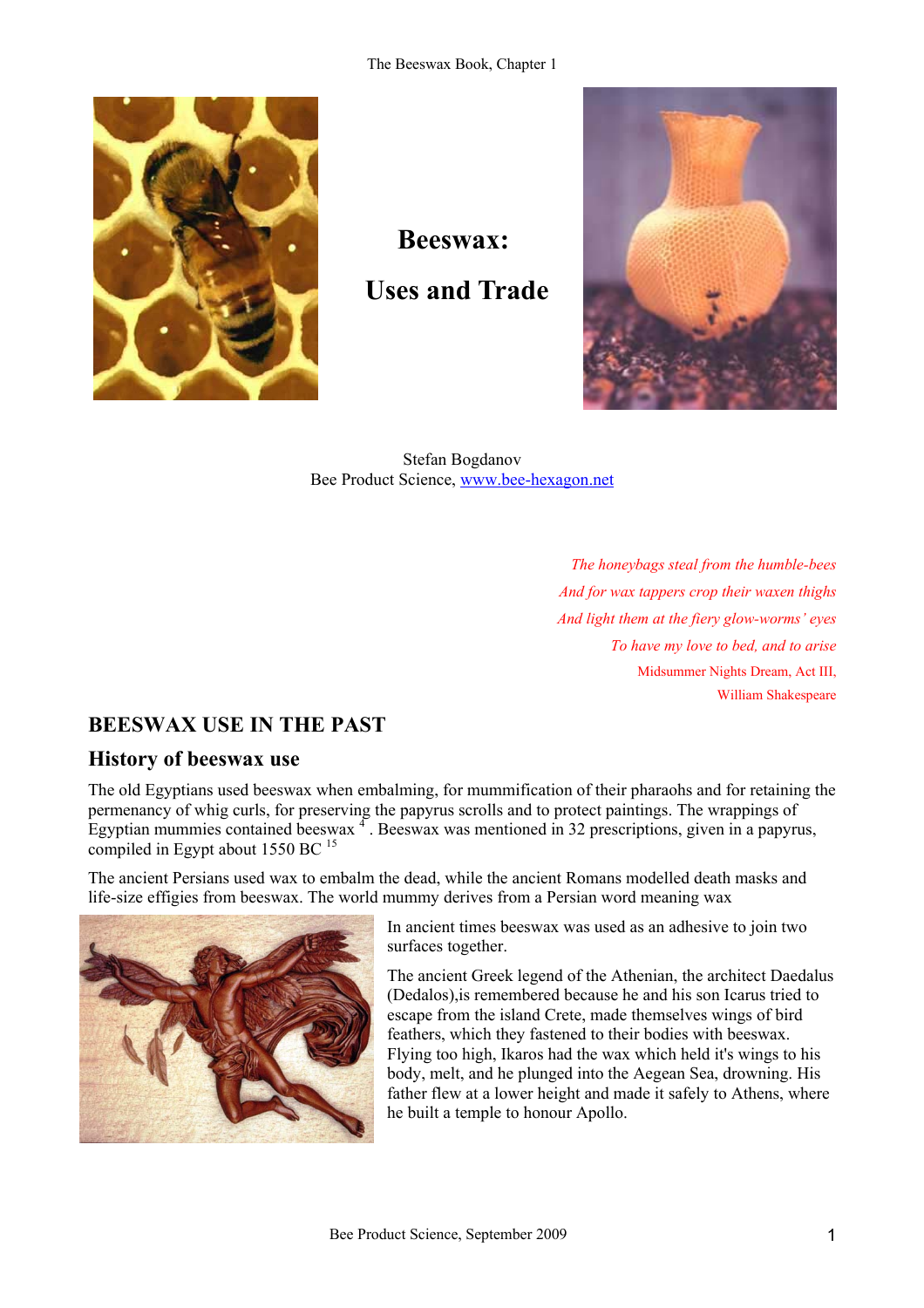The ancient god, Pan, guardian of bees, invented a musical instrument, Pan's Pipes, by joining reeds together with beeswax, and blowing through them to make music. The great Greek physician, Discorides, wrote of rolling beeswax into sheets which was then used to make artificial flowers. Ancient jewellers and artisans knew how to form delicate objects from wax and cast them later in precious metals. Colours of ancient wall paintings and icons contain beeswax which has remained unchanged for more than 2000 years <sup>6</sup>(Birshtein et al., 1976).

The Greek-Roman doctor Galen, 2<sup>nd</sup> AC used beeswax in a cooling ointment. The famous Iranian physician Avicenne,  $10^{th}$  AC, recommended beeswax for medicine.

According to <sup>35</sup> "in Chinas most famous medicine book "The Shen Nong Book of Herbs", 1-2<sup>nd</sup> BC, beeswax was recognised as a top medicinal ingredient. It is praised for its beneficial influence on blood and energy systems and the overall balance of the body. The author attributes beauty enhancement and anti-aging properties to beeswax.. Combined with other ingredients it is applied on the skin for treating wounds and as a health food for dieting. Many recipes are given is this authoritative source of traditional Chinese medicine. Ge Hong (about 284-364, Jin dynasty) and Sun Simiao (581-682) recommend 'beeswax therapy1, i.e. a heat treatment of skin areas with cloths impregnated with molten beeswax. Liu Yuxi in 841 gives a detailed description of beeswax therapy more than 1000 years earlier than the paraffin wax therapy from the Frenchman Barthe de Sandford (1909). "The Sages Prescriptions", edited by the Song Dynasty Imperial Hospital (992), mentions diet therapy, health-improvement and anti-aging prescriptions containing honey, beeswax and honeycomb".

The Romans demanded beeswax when they conquered Corsica in 181  $BC^9$ . In Medieval European times wax was a unit of trade for taxes or other.

Candles of beeswax were used already by the ancient Egyptians, ancient Greece, Rome and in old China<sup>16</sup> It was introduced in churches since the beginning of Christianity in Europe. Since 4AC it is required by the Roman Catholic Church that only beeswax candle should be used in the church. This law is still valid but no longer 100 % beeswax is required, the percentage varies according to the local Episcopal instruction between 5 and 50 %.



Beeswax was used for making of figures and cult objects in ancient Egypt. In regions with stingless bees stingless-beeswax figures were made in different South American countries and in Australia<sup>16</sup>.

Beeswax was an important ingredient of ancient seals <sup>16</sup>. At the beginning pure beeswax was used and only later resin and colour were added .

In ancient Egypt beeswax was used for writing tablets, the oldest known being from around  $1300 \text{ BC}^{16}$ . The use of writing tablets continued until after the Middle Ages in Europe.

The production and selling of beeswax and beeswax candles was a good business until the introduction of paraffin wax in the  $19<sup>th</sup>$  century. Nowadays beeswax has lost its exclusiveness, but it remains the most expensive of all natural waxes.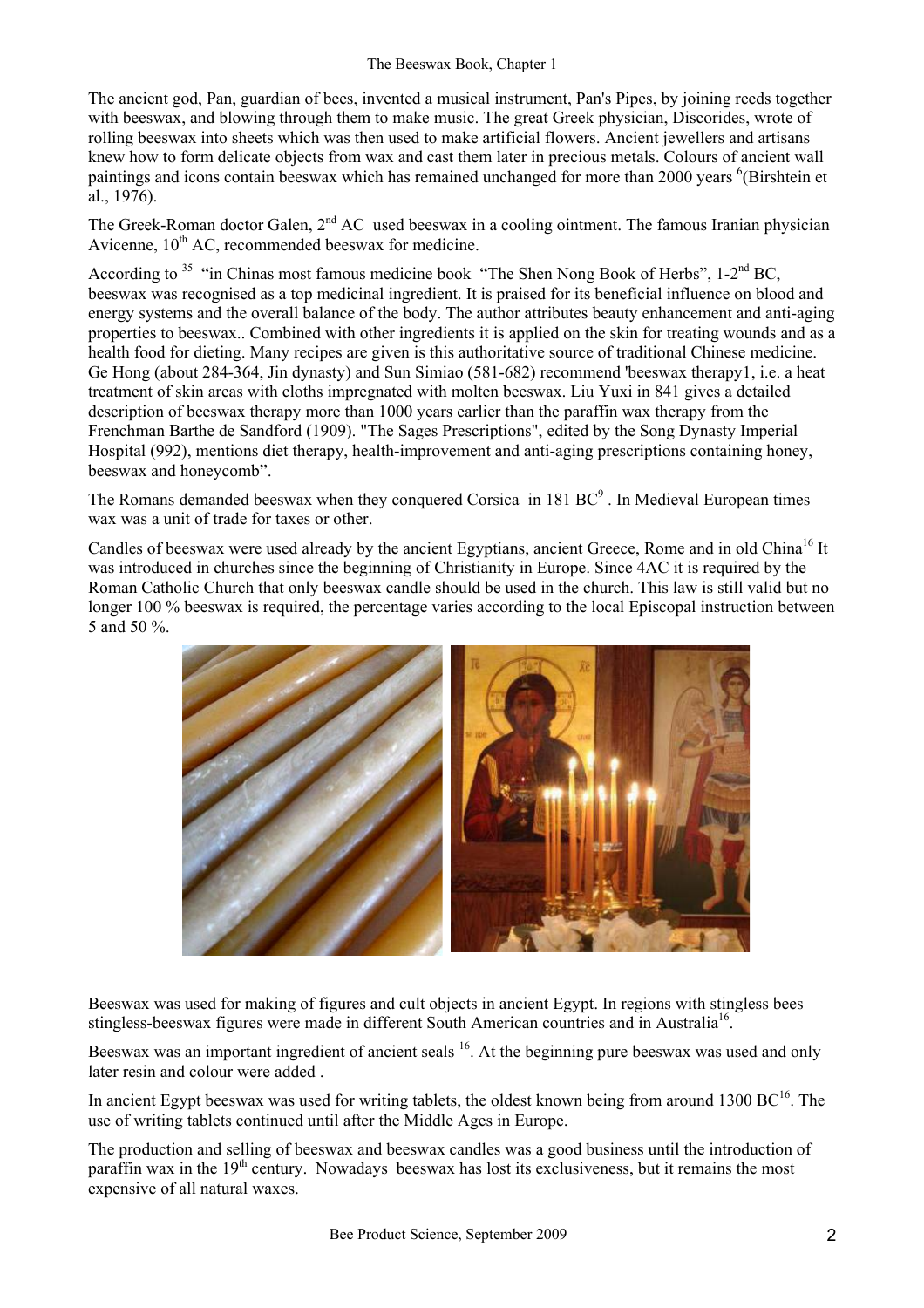#### **Theories about the origin of beeswax during the ages**



The Greek philosopher Aristoteles wrote between 344 and 342 B.C. that beeswax originates in the flowers. This theory which was supported by the Roman apiculturists and writers Varro (116 to 27 B.C.) and Pliny, the Elder (23 to 79 A.D.). This theory predominated until the Renaissance. Swammmerdam wrote in 1673 that wax was prepared by bees from pollen. In 1684 Martin John observed for the first time wax scales. In 1744 the German scientist Hornbostel  $^{22}$  reported that bees themselves produce the wax. This report was not considered by the scientific community until the publications by Hunter in 1792<sup>24</sup> and in 1814 by Huber<sup>23</sup>. Hunter noted and that bees secrete wax and build combs, and also, that newly built combs are

white. He observed that bees do not need pollen to make wax. The views of Hunter were expanded by Huber, who proposed that sugar is needed to produce wax. In 1903 the process of wax synthesis was described in detail by Dreyling 18.

While in early times beeswax was the only available wax, with time man learned to produce other waxes from plant animal and lately also of synthetic origin.

### **BEESWAX USE IN ART**

### **Beeswax as ingredient of artistic materials**

#### **Batik art**



Beeswax is used in the batik art . The word " batik " is of Indonesian origin, where batik art was invented. Evidence of early examples of batik have been found in the Far East, Middle East, Central Asia and India from over 2000 years ago. It is conceivable that these areas developed independently, without the influence from trade or cultural exchanges. However, it is more likely that the craft spread from Asia to the islands of the Malay Archipelago and west to the Middle East through the caravan route. Batik was practised in China as early as the Sui Dynasty (AD 581-618). These were silk batiks and these have also been discovered in Nara, Japan in the form of screens and ascribed to the Nara period (AD 710-794). It is probable that these were made by Chinese artists. They are decorated with trees, animals, flute players, hunting scenes and stylised mountains. Indonesia, most particularly the island of Java, is the area where batik has reached the greatest peak of accomplishment. The Dutch brought Indonesian craftsmen to teach the craft to Dutch warders in several factories in Holland from 1835. With this method colour is introduced into fabric. Portions of the cloth, covered with wax resist the dyes. When the dyeing process is complete the wax is

removed by heat. Batik is still used all over the world. Different books on batik can be found on the market.





Ancient Indonesian batik Ancient Chinese batik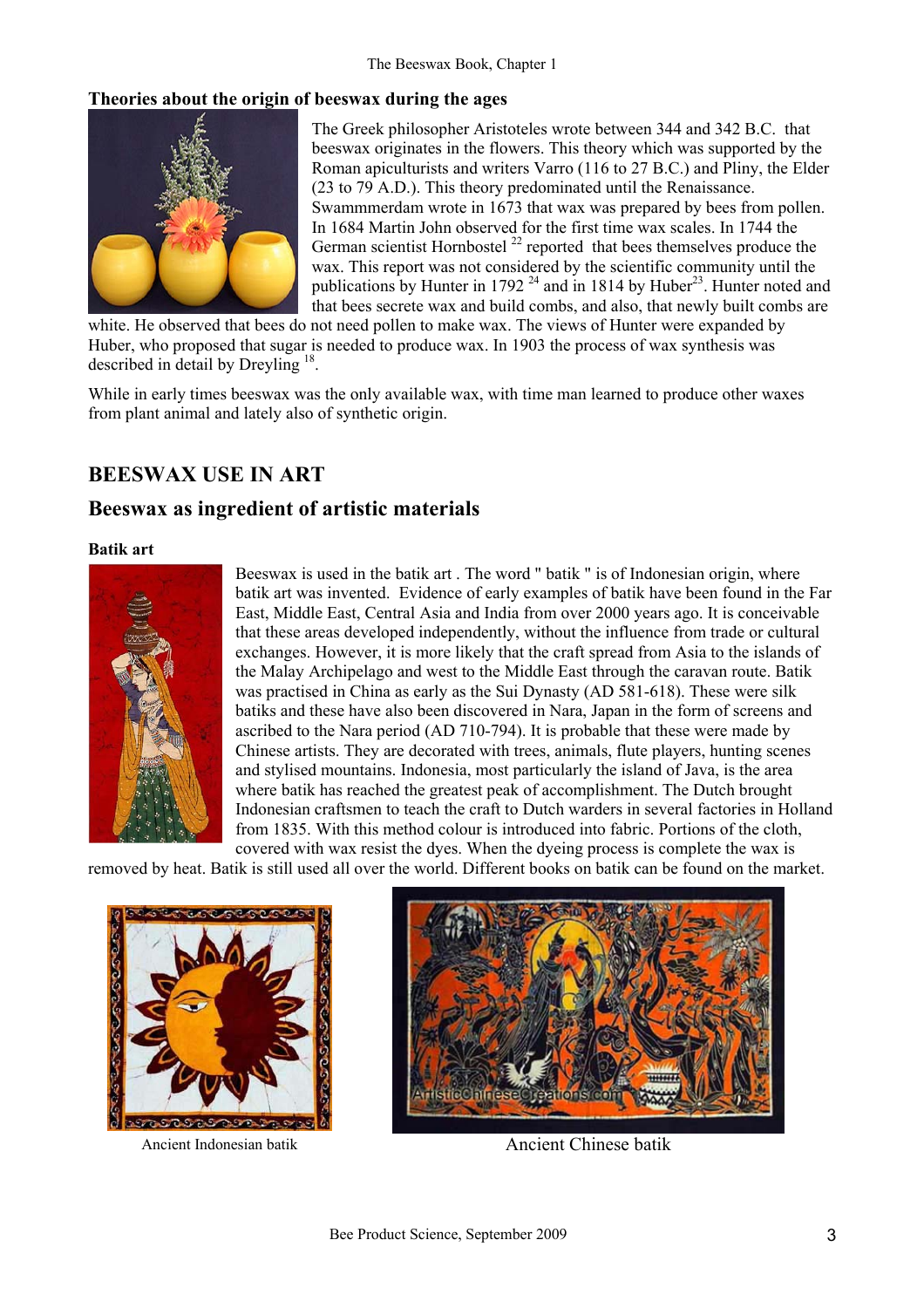#### **Lost wax casting and figures**

Figures containing beeswax survived in royal Egyptian tombs dating from 3400 BC <sup>13</sup>. Throughout history it has been used in commerce and business as a document seal. One of the most important uses of beeswax was in "cire-perdue", or lost wax casting  $12,17$ . This method is very old and was known in different old high cultures as the Summerians, India, China, Egypt. Many of the world's most famous statues were produced using the lost-wax casting process. The object to be cast in metal is first sculptured in wax. It was then coated with clay and hardened by heat, thus melting the wax. Molten metal is then poured into the clay model. This technique requires a lot of metal. Less metal is required if a core of removable material is coated heavily with wax in which the image is engraved. The whole is then coated with clay, dried, the wax melted out and the metal poured in.





Ancient Peru



Ancient India Ancient Nepal Africa, 17 C



**Old lost wax sculptures and figures** 





Charles V Fountain lion, old Italy

#### **Bronze preservation**

Bronze statues should be coated twice a year with a solution consisting of 1/3 pound of pure beeswax dissolved in one quart of pure pine turpentine. This solution is to be brushed over the statue in a swirling motion, using round semi-stiff hair brushes. Let solution dry for 24 hours, then rub lightly with a felt, velvet or wool pad, to only the high points of the statue so as to leave the depressions with a shadow effect. Care must be taken to apply the solution to the statue only when the statue is dry.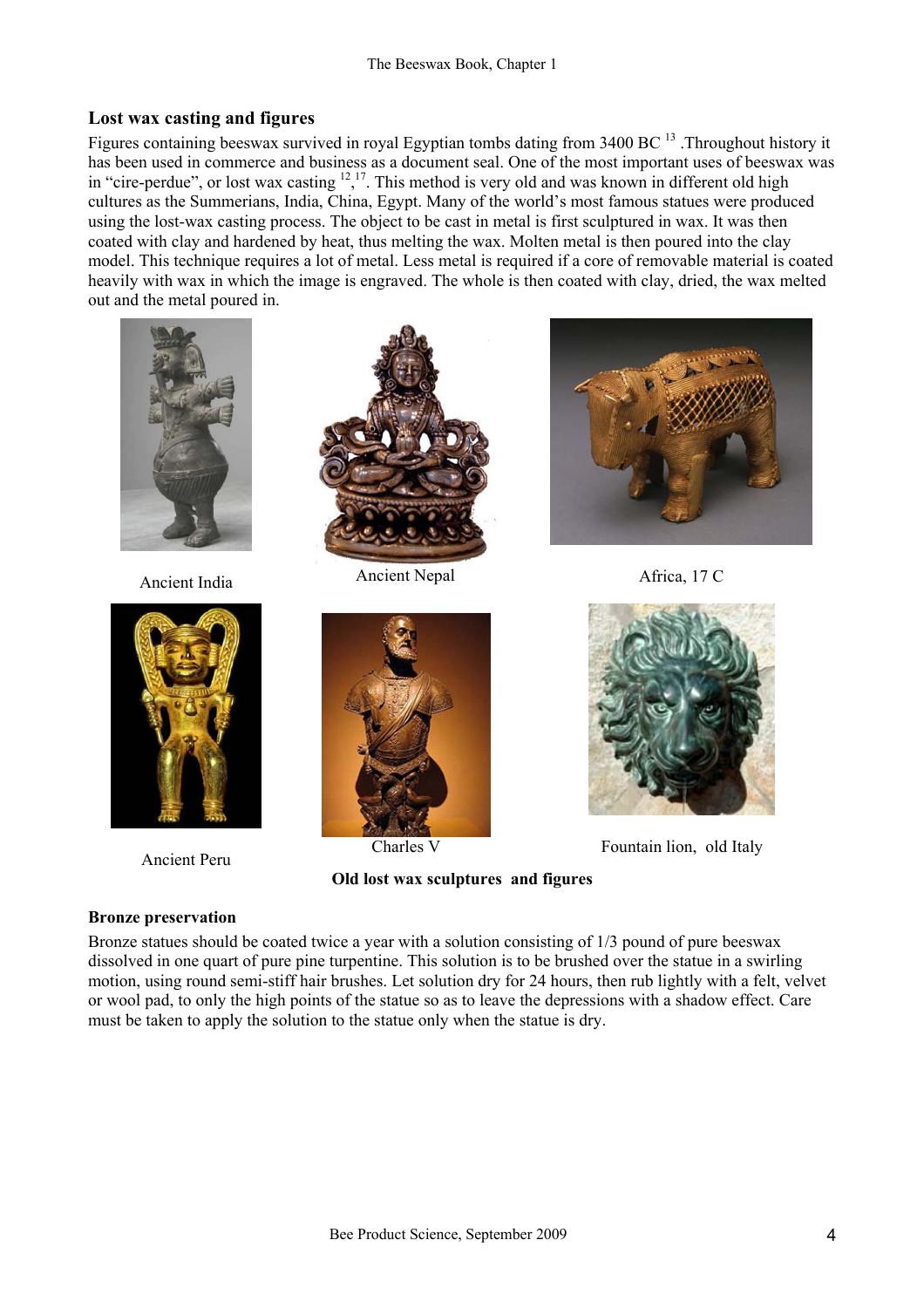#### **The sculptures of Madam Tussaud's**

The sculptures of Madam Tussaud's in London and now in other countries, too, are widely known and copied in many countries. In the museum, famous people are copied in wax and dressed as life-sized figures. A mixture of three parts beeswax and one part of a harder wax are used <sup>36</sup> Modelling in wax, or ceroplasty is a well developed art used also for scientific models in important collections around the world <sup>1</sup> During the last century, wax flower modelling was apparently popular in Europe. A bibliography on wax modellers, collections and history  $33$  by a handbook on sculpting with wax and plaster  $31$  have been published





### **Encaustic painting**

Beeswax is used also in encaustic painting. In this painting technique beeswax is a chief ingredient of the colour, used by the artist. Encaustic painting was very popular with the ancient Greeks and Romans. Beeswax is melted with a resin and pigment and is then applied by heatable pallet. The colour application should have been very quick, because dallying would lead to the wax re-solidifying on the brush, making it impossible to apply as a paint.The finished paintings is durable and does not attract dust. Ancient encaustic paintings can still be admired in museums, e.g. in the British museum. Encaustic painting was practiced by Greek artists as far back as the 5th century B. C. Most of our knowledge of this early use comes from the Roman historian Pliny, who wrote in the 1st century A. D.. Pliny seems to have had very little direct knowledge about studio methods, so his account of techniques and materials is sketchy. According to Pliny, encaustic was used in a variety of applications: the painting of portraits and scenes of mythology on panels, the coloring of marble and terra cotta, and work on ivory (probably the tinting of incised lines). For more informations, consult www.encausticart.com, http://beetree.se



Roman encaustic painting 2-4 AC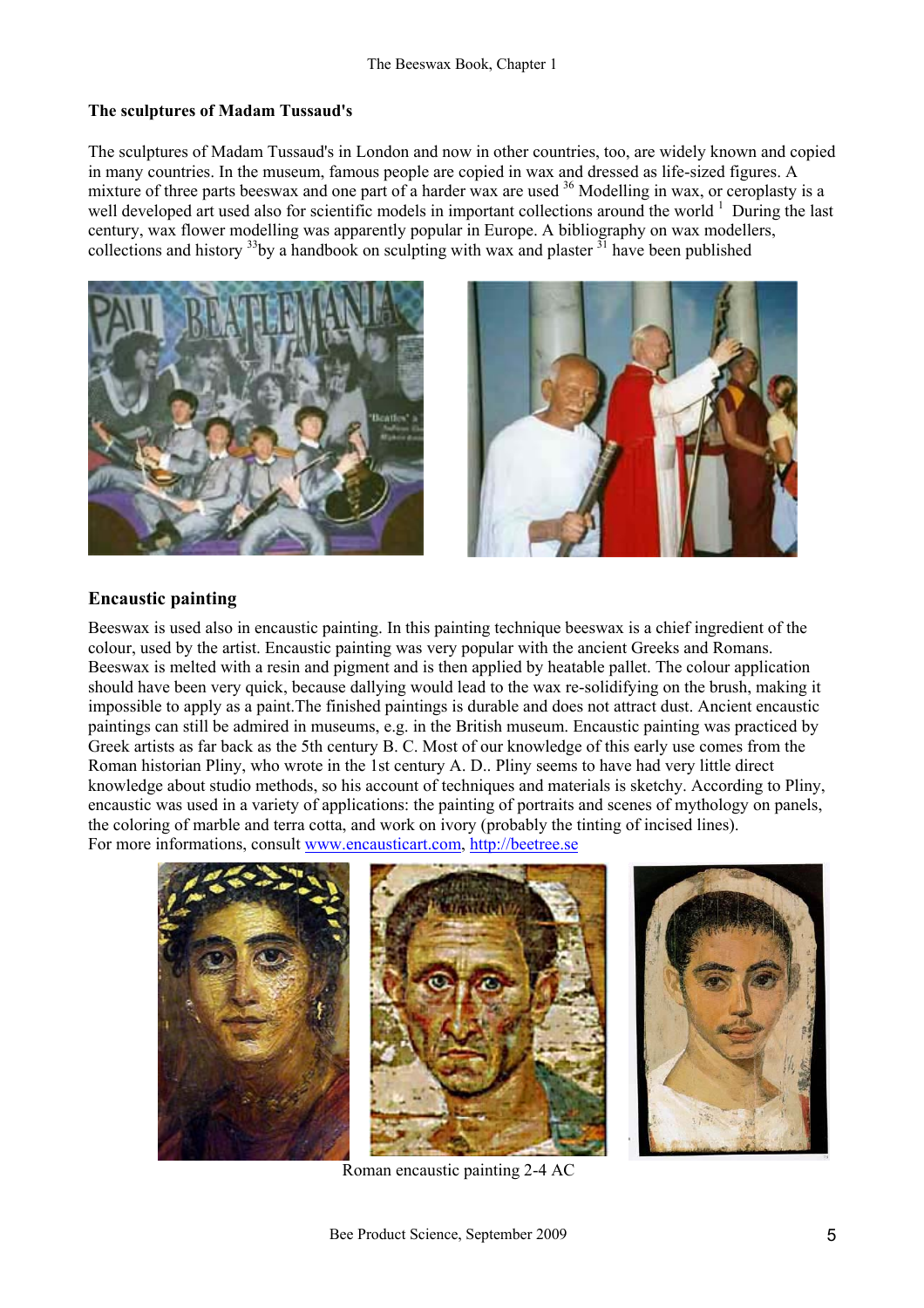# **Further reading:** 9, 13, 16, 17, 20

## **CANDLES**

Candles made of beeswax have been used by mankind in religious ceremonies since a very long time <sup>17</sup>. Beeswax candles can be made by different methods: pouring, dipping, rolling, extruding, drawing and pressing. The different methods of candle making are described in detail elsewhere <sup>11</sup>. Since beeswax has a higher melting point than most paraffin waxes (most of which melt between 48 and  $68^{\circ}$ C) beeswax candles remain straight at higher ambient temperatures.. Waxes with a melting point above 88<sup>0</sup>C do not perform well during burning.

There are three methods of making candles: molding, dipping and rolling. Explanation of these techniques are found elsewhere  $10, 11$ .





rolled candle



molded candles



dipped candles



molded beeswax figures with a rolled candle in the middle and molded candles on the sides

### **Molding**

Beeswax is molded in different shapes, modern ones are made of silicon. Many different shapes are supplied with instructions how to make the candles under home conditions. Candles molded in silicon forms are easily made. The candles can be taken out of the forms after hardening of the wax. Wax is liquefied easily by placing the wax in a pot, situated in a water bath heated at 70 to 80°C. Making the candles before Christmas when it is cold, forms can be placed in the open to speed up hardening. An alternative is placing the candles for about half an hour in a freezer.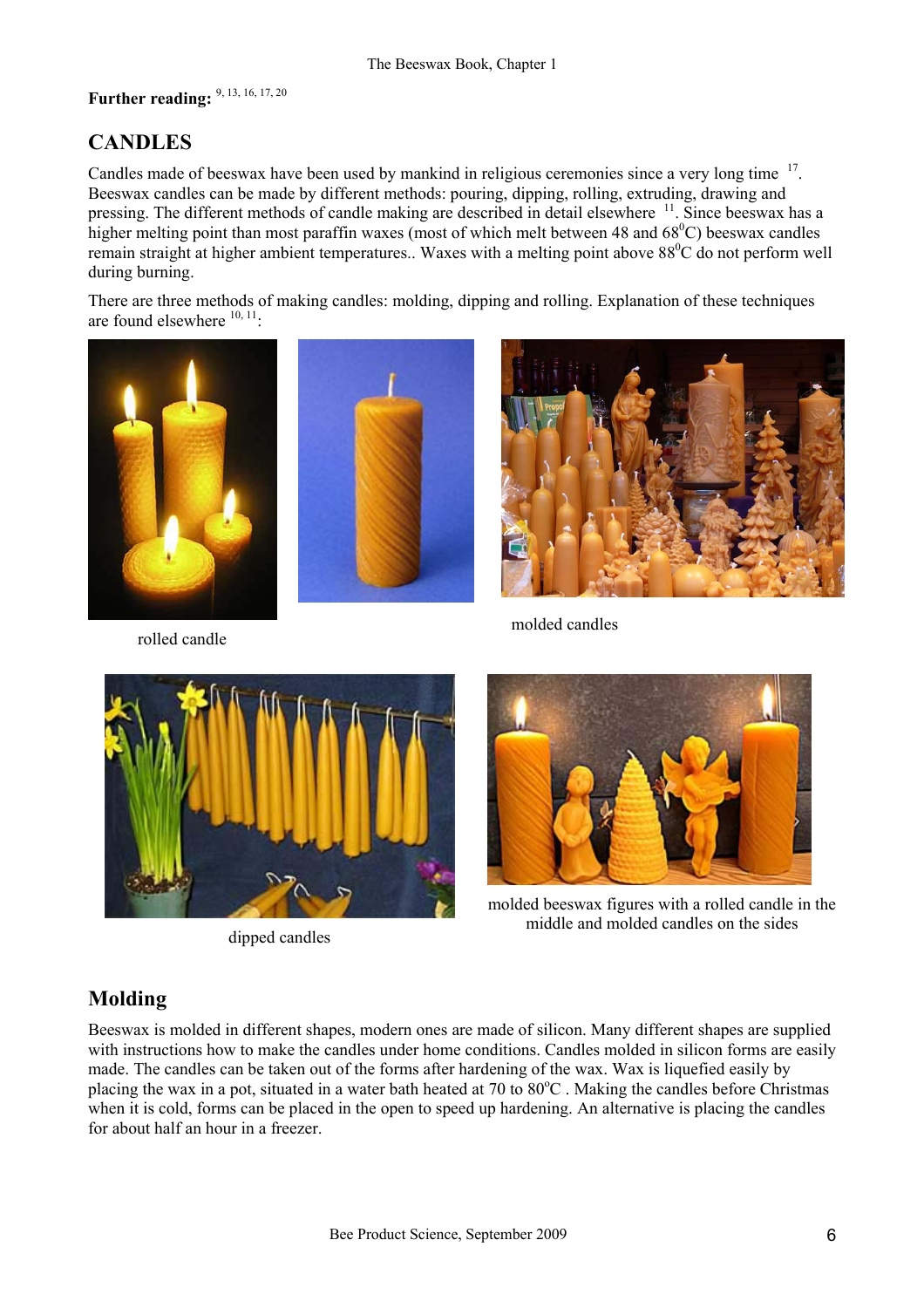# **Dipping**

Dipped candles are very appealing, but the technique is more difficult and labour intensive. It is great fun to dip candles in a group or within the family.

## **Rolling**

Rolling is a very easy way of making candles. Comb foundations are mostly rolled around a wick. Foundations should be softened at about  $25{\text -}30^{\circ}\text{C}$  to increase plasticity.

## **Tips for optimal burning of a candle:**

- $\bullet$  beeswax candles burn significantly longer than paraffin candles  $\delta$
- For optimal and long duration of burning beeswax should be stored for at least an year in the freezer
- *Thinner candles* (until 24 mm) burn more constantly than thicker ones and build less smoke and soot.
- *Thicker candles* can begin to soot after a certain time. In this case the wick should be shortened by cutting it off with scissors. After extinguishing the fire the wick should be carefully placed in the liquid wax, without damaging the edge of the candle. Before lightning these candles again cut off the already burned part of the wick. These candles should burn for a longer time in order to prevent worsening of the ration between the burnt wax and the burnt wick
- The first time you line burn your candle for one hour for every 2.5 cm of candle diameter. This will allow the pool of wax to be extended and will prevent the building of a tunnel in the centre
- If wick size is correctly proportioned with respect to the diameter of the candle (information supplied by the trading company), the beeswax candle is less likely to drip than candles made from other materials.

## **HOMEMADE BEESWAX FURNISHES AND POLISHES**



**Beeswax furniture furnish Beeswax floor furnish** 



### **Leather furnish**

*5-6 parts of beeswax, 8 parts tallow and 8 parts neatsfoot oil* 

*This is not a polish. It is a lotion that conditions and waterproofs smooth leather superbly. Heat ingredients together to 160 degrees F. Mix thoroughly and pour into containers.*

### **Wood polish (liquid or paste like)**

*1.5 parts turpentine and 1 part beeswax or b) 4 parts beeswax, 2 parts turpentine, 1 part of orange, lemon, coconut or lineseed oil. Grate beeswax into the turpentine. Add one of the oils and mix. Store in labelled tins or bottles with tight fitting lids.*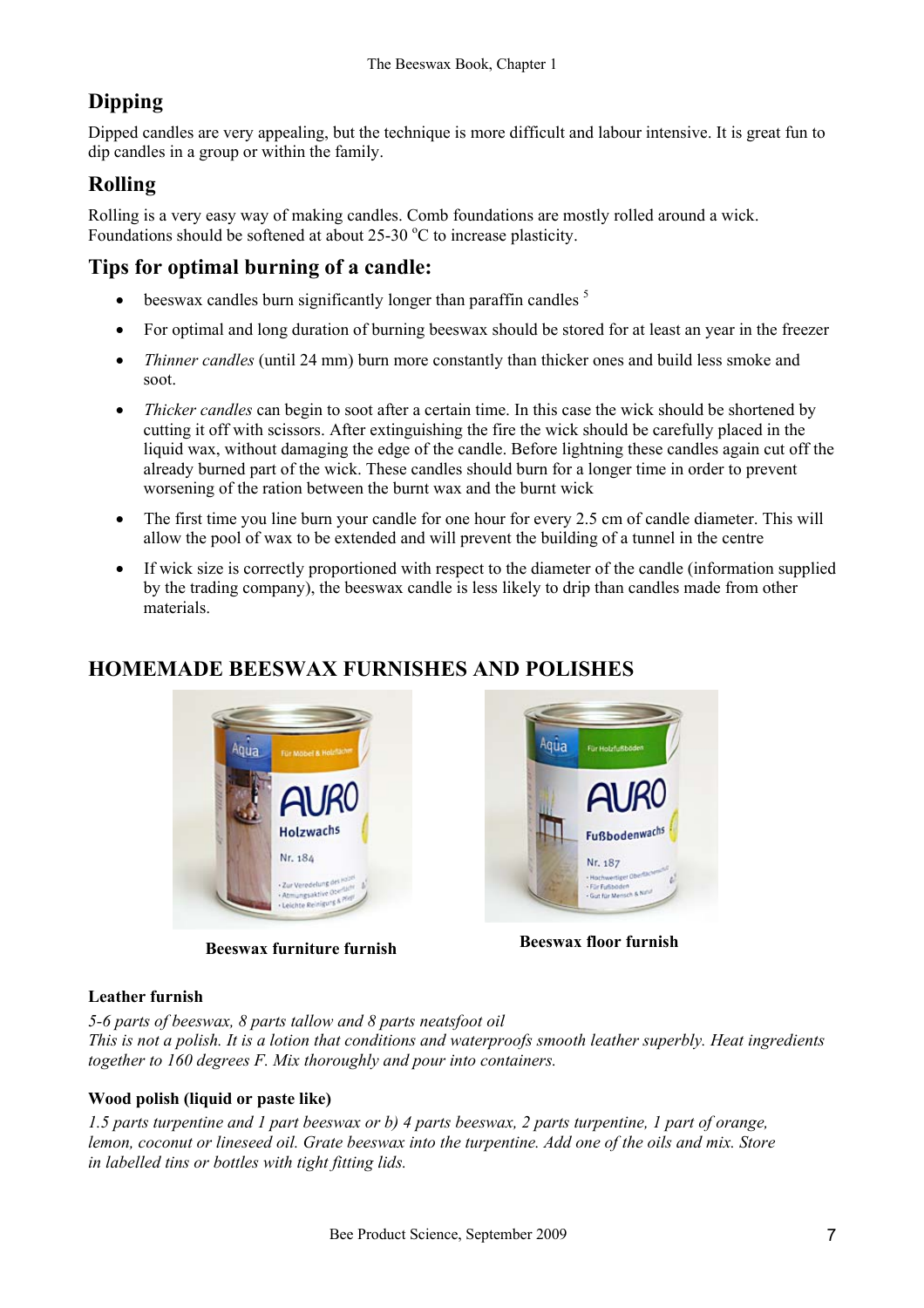The ratio of solvent to beeswax determines whether this is a paste wax or a liquid polish. Other ingredients are often added such as pigments, lemon oil, linseed oil, or tung oil. More volatile solvents can be added or substituted to make a faster-drying, thinner polish Carnauba wax is often added to make a harder, shinier finish.

Classically, on "raw" wood the paste polish is applied warm, so the turpentine soaks into the pores of the wood and pulls some beeswax with it. Excess polish is brushed or scraped off. When dry, the resultant wax film is polished with brisk rubbing.

#### **A recipe for an artists' varnish**

*3 parts turpentine and 1 part beeswax. Mix thoroughly. Wax varnish has a beautiful non-glossy sheen. It is easy to remove from a painting or plaque without damaging the paint, though it yellows a little faster then most other varnishes so you will have to clean your painting sooner (after ten to fifteen years). However, it gives a period effect that is hard to duplicate with modern materials.* 

Detailed discussions and recipes for preparations with synthetic wax are presented by Jones <sup>26</sup> who also lists reasons such as the formation of soft, easily marred films and a lack of availability, why natural beeswax is increasingly being replaced by other waxes in polishes.

There is a variation in recipes, thus it is obvious that there are many ways of preparing a wood polish suitable for particular application. Turpentine is the most commonly available natural solvent for wax, but other oils may be substituted to avoid the rather strong odour of turpentine. Suitable alternatives are orange, lemon or linseed oil, or other refined vegetable oils. The wax content can range from 5 to 50% and occasionally even more. The consistency of the paste or oil may change, but can be corrected with appropriate adjustments in the proportions of each ingredient, e.g. less oil or more wax if it is too liquid.

## **BEESWAX USES: SUMMARY**

Besides its use for foundations, which is probably the main use, wax is also used for following purposes: cosmetics 25-30, pharmacy 25-30 %, candles: 20 % and other purposes:  $10\text{-}20\%$  <sup>14</sup>.

Beeswax is often preserved in archaeological deposits and thus there are many witnesses for its early use <sup>12</sup>. More details concerning the different uses of beeswax in past and present are given elsewhere  $5\,10, 11, 14, 17, 20,$ 21, 27, 29 .

The different uses of beeswax are summarised in the table below. In beekeeping, beeswax is used for the production of comb foundations.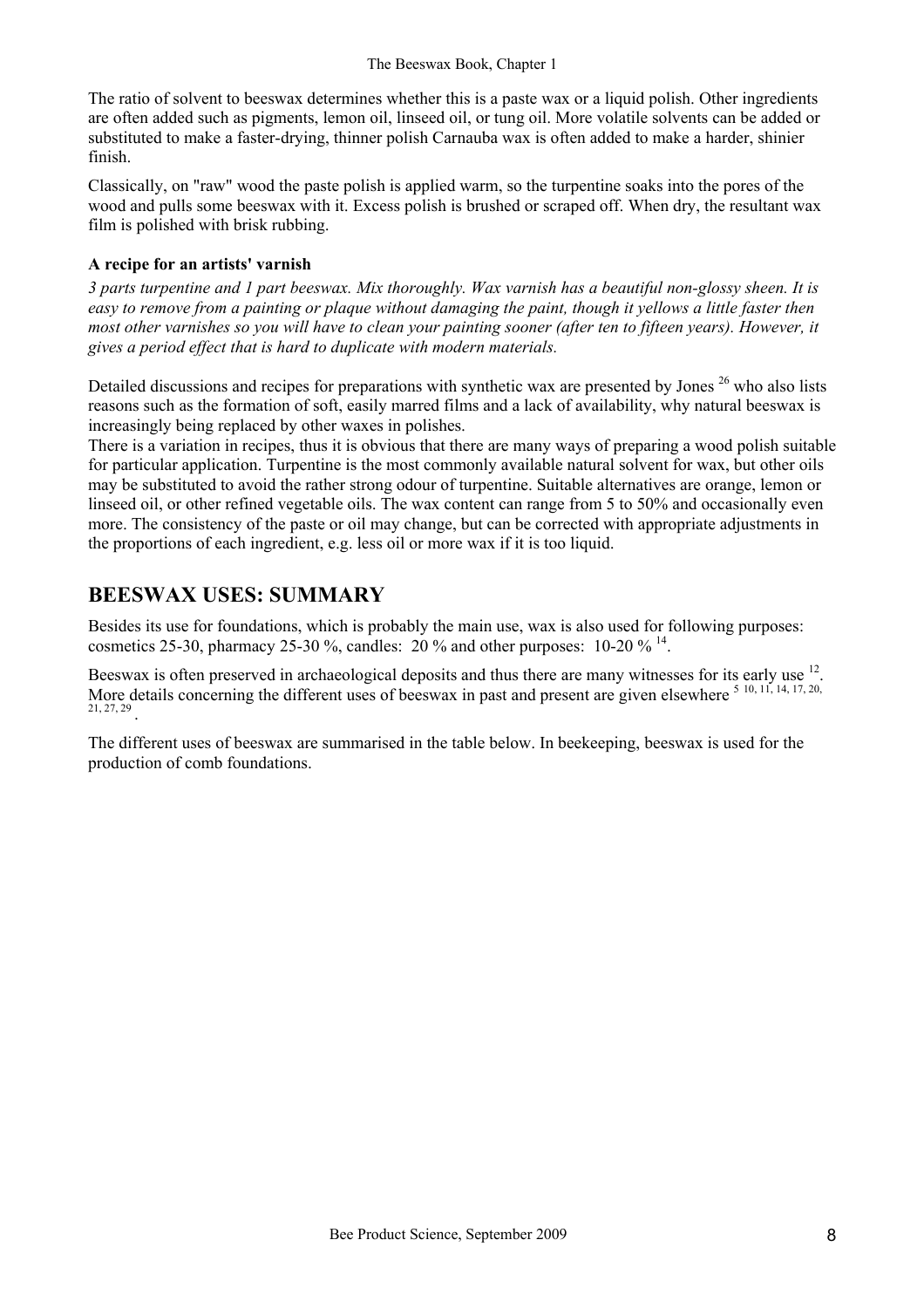#### **Application of beeswax for different product categories**

after CBI, EU Market Survey, Honey and Beeswax, 2002, www.cbi.eu

| <b>Product category</b>    | <b>Products</b>                                                                                                 | <b>Characteristics</b>                                                                               |  |
|----------------------------|-----------------------------------------------------------------------------------------------------------------|------------------------------------------------------------------------------------------------------|--|
| Candles                    | Candles (poured into moulds or dipped)                                                                          | Solidity, slow burning, therapeutic<br>effect                                                        |  |
| Wax foundation             | Rolled and poured wax foundation<br>sheets                                                                      | Production increase of honey                                                                         |  |
| Art                        | Wax figures and statues                                                                                         | Melting and moulding properties,<br>solidity and resistance against<br>melting                       |  |
| Sculptures                 | Metal castings, modelling, jewellery, lost Plasticity, mouldability, melting<br>wax casting                     | properties                                                                                           |  |
| Engraving                  | Glass and metal engraving                                                                                       | Protection against etching acid,<br>resist technique                                                 |  |
| Processed food             | Confectionery, bakery, packaging,<br>Coating of jellied sweets and liquorice                                    | Separation agent, preservation,<br>anti-sticking agent                                               |  |
| Pharmaceuticals            | Drugs, pills, capsules, salve and<br>ointments                                                                  | Consistancy, binding agent, time<br>release mechanism, carrier of drug                               |  |
| Physiotherapy              | Compresses                                                                                                      | Warmth retaining capacity                                                                            |  |
| Natural therapy            | Ear plugs                                                                                                       | Softness, impermeabilty                                                                              |  |
| Cosmetics                  | Creams, lotions, lipstick, mascara, eye<br>shadows, deodorants, hair creams,<br>depilatories, hair conditioners | Emollient and emulsifier.<br>Improvement of appearance,<br>consistency and sensitivity to<br>melting |  |
| <b>Textiles</b>            | <b>Batik</b>                                                                                                    | Waterproofing, paint resistant,<br>resist technique                                                  |  |
| Handicrafts                | Eco design                                                                                                      | Plastering agent for artisans                                                                        |  |
| <b>Musical instruments</b> | Flutes, didgeridoo, violins, drums                                                                              | Softness of mouth parts and<br>reduction of porosity                                                 |  |
| Varnishes and<br>polishes  | Paintings, art restoration, metal, wood<br>and leather treatment                                                | Protection, impermeability for air,<br>humidity and pests                                            |  |
| Industrial products        | Anti-corrosion rust inhibitor, lubricants                                                                       | Decrease viscosity, drawing agent,<br>prevention of corrosion                                        |  |

Beeswax has been used in a variety of products and processes from packaging to processing and preservation. It was used as a component of numerous applications in industrial technology: as components of insulating materials, but all of the descriptions being published before 1981 39. Many of these applications could be accomplished with other, cheaper waxes. Since most of these processes involve large scale and complicated production procedures, they are not described here.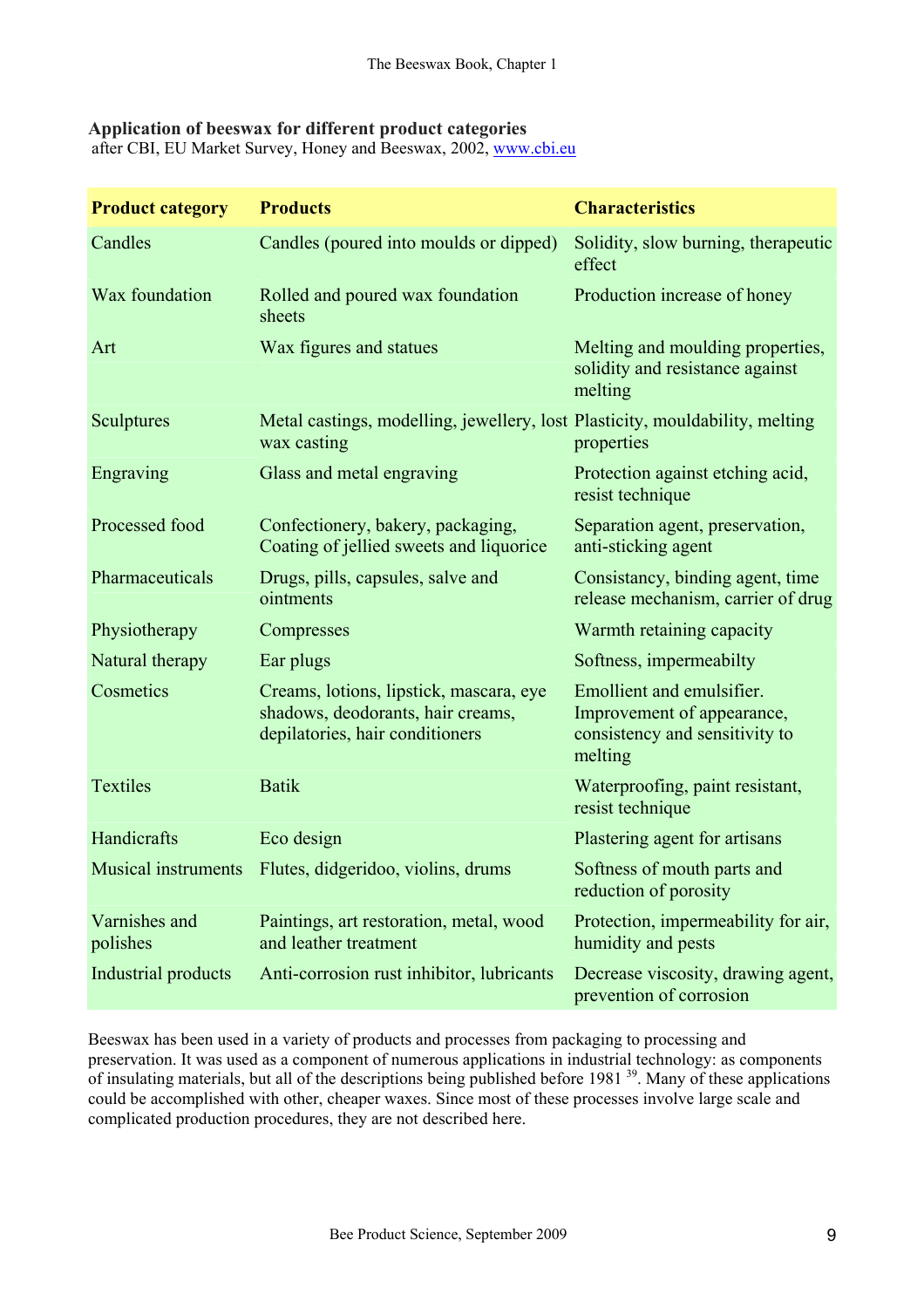## **USES FOR FOOD AND HEALTH**

### **Cosmetics**

Since ancient times, the basic recipe for creams and ointments has consisted of a mixture of beeswax and oil in various proportions according to the desired consistency. Beeswax has an irritation potential of zero, and a comedogenicity rating of 0 - 2, which means that when formulated and used correctly in cosmetic formulations, beeswax will not cause a problem or clog the pores, but brings a host of very positive attributes, such as general healing and softening, as an antiseptic, and an emollient to cosmetic products. Beeswax has unique characteristics, making it an ideal material for cosmetics:

- *builds stable immulsions, improves water binding of ointments and creams*
- *gives the skin a protective actin of a non-onclusive type, increasing the protective action of sun creams, its elasticity and plasticity improve allow thinner films and provide a greater permanence on skin and lips*
- *improves soap function, gives a protective film on skin and improves ist elasticity.*
- *improves protective action of sun creams, does not provoke allergy.*
- *Has antibiotic and thermo-storing roperties*
- *Does not provoke allergic reaction*
- $\triangleq$  Desired effect can be achieved often by as little as 1 to 3 % beeswax  $\frac{11}{2}$
- *It not only improves the appearance and consistency of creams and lotions but is also a preferred ingredient for lipsticks, because it contributes to sheen, consistency and colour stabilization*
- *It increases the protective action of sunscreens*

Other cosmetic applications are found in cold creams (8-12% beeswax content by weight), deodorants (up to 35 %), depilatories (hair removers, up to 50%), hair creams *(5-10%),* hair conditioners (1-3%), mascara (6- 12%), rouge (10-15%), eye shadows  $(6-20%)$  and others.

Traditionally, vegetable oils were used but they become rancid and limit the period for which such creams can be used. Today, most plant oils have been replaced by mineral oils such as liquid paraffin or preservatives are added. Selective use of vegetable oils from olives, corn, peanuts, jojoba, cacao, palms, coconuts and others still continues, since many of their beneficial effects cannot be provided by synthetic mineral oils.

In order to mix the otherwise incompatible beeswax and oils with water, all of which are essential ingredients of any cream or lotion, an emulsifier has to be added. Borax is the classic emulsifier, available in most pharmacies. Today's "high-chemistry" cosmetics use a large array of other synthetic emulsifiers. The chemical process on which the emulsification is based is the saponification of the acids in beeswax, i.e. the result is technically a soap. The associated cleansing effect is exploited in so-called cleansing creams, which are very much like simple skin creams.

To remove the free acids from beeswax so that it no longer needs an emulsifier and can be easily mixed with pigments and mineral products, a special process was developed and patented  $^7$  (Brand, 1989).



Beeswax cosmetic products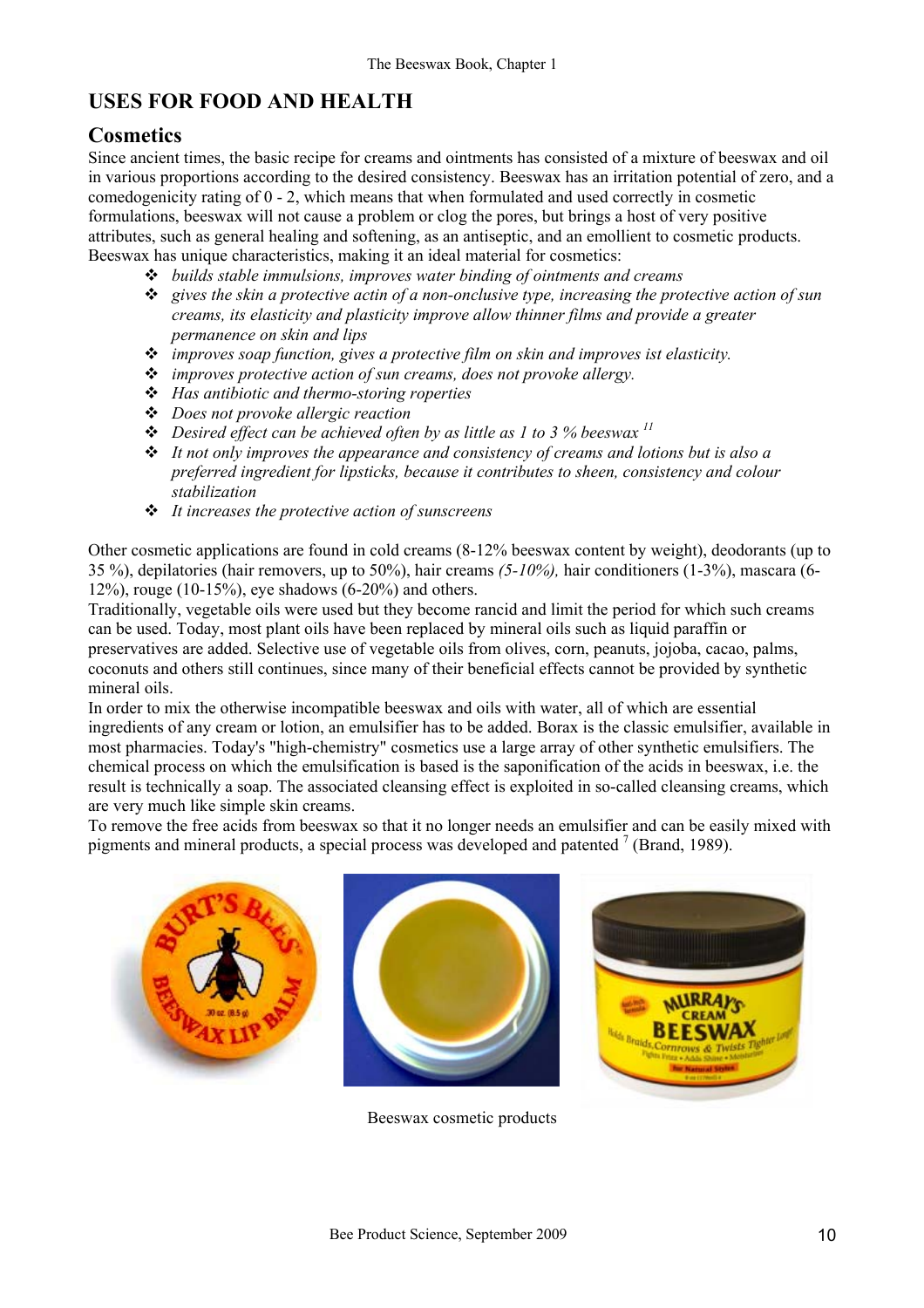### **Recipes for home made cosmetics**

#### **Skin cold creams**

- *Add 5 parts of beeswax to 3 parts of coconut oil. Melt ingredients in separate heat-resistant*  wide-mouth jars in a simmering pan of water, heated at about 70°C. Mix thoroughly. Place *the mixture jar in a pan of cool water and continue stirring. Transfer the cool cream into final containers. The cream that is fairly solid when cold but will "melt" onto your hands as you rub it in Ingredients other than coconut oil may be used. It is in this formula because it melts at skin temperature. Olive oil is often mixed with beeswax to make a skin lotion.*
- *1 part beeswax, 2 parts water, 3 parts oil, borax (5% to 6% of the beeswax used). Heat beeswax and oil to 160 degrees F. Heat the borax and water to 160 degrees F. Mix and stir. Perfumes or essential oils should be added at 140 degrees F, and the mixture should be stirred until it is 120 degrees when it should be poured in jars and allowed to cool. The borax emulsifies the beeswax, sort of like making soap. Borax is alkali and it neutralizes the fatty acids in beeswax when mixed, producing an oil-water emulsion cream-like in consistency.*

#### **Cream against rough skin**

*Roughly equal parts of beeswax and olive oil melted together is all that has been needed for centuries to make a salve that helps prevent and heal chapping and rough skin. Olive oil has been mixed with beeswax for centuries, and is good for dry skin that needs to be softened. In modern times odourless/colorless mineral oil has been mixed with beeswax to make a soft, flexible coating that is not absorbed by the skin and repels water yet is removed easily with soap and water.* 

#### **Lip balm**

*2 part shredded beeswax, 4 parts of coconut oil, 1 part glycerine (optional)* 

*2 parts liquid honey, 4 drops of essential oil such as almond, peppermint, orange or lemon. Heat the beeswax, coconut oil and glycerine to 160 deg F. Remove from heat. Add the honey and stir until the mixture starts to thicken (140 degrees or so), then evenly add the essential oil while stirring and continue to stir the mixture until cool. Pour into final containers (small screw-top balm jars) at about 120 degrees and let set until completely cool.* 

#### **Natural lip gloss**

*1 part of shredded beeswax, 2 parts oil of your choice, natural colouring as needed. Heat the beeswax and oil to 160 deg F. For colour, add a natural vegetable colouring (like beet powder, raspberry or blackberry juice). You will have to experiment with the right combination of wax oil and colour. Pour into final containers and let set until completely cool. Package with a lipstick brush.*  The part measures are mostly by weight. If mixtures are heated use hot water, hot was is inflammable!

### **Food processing and apitherapy**

#### **Food processing**

Beeswax is considered safe for human consumption and has been approved as an ingredient in human food in the USA 38 It is inert, i.e. it does not interact with the human digestive system at all and passes through the body unaltered. However, substances dissolved or encapsulated in wax are slowly released. This property is exploited in many medicinal preparations. At the same time these properties can create a problem when wax is stored near toxic chemicals and pesticides or after treatment with various drugs inside the hive. Any fat soluble toxins can be absorbed and then released much later when the wax is consumed as food, used in cosmetics or given to bees in the form of foundation sheets.

Beeswax is an authorised food preservative in the European Union under the name of E 901<sup>19</sup> Consumption of 1290 g beeswax per person and day are permitted. It is used for the coverage of chocolate candys, for surface treatments chocolate, fruits, nuts, coffee beans, bakery, amd as a carrier of colours in food technology. of fruits to prevent them for drying out, A common, simple and small scale application for beeswax is the protection of containers against the effects of acids from fruit juices or honey. Indeed, steel drums for storage and shipment of honey have to be treated to prevent corrosion and dissolution of iron. The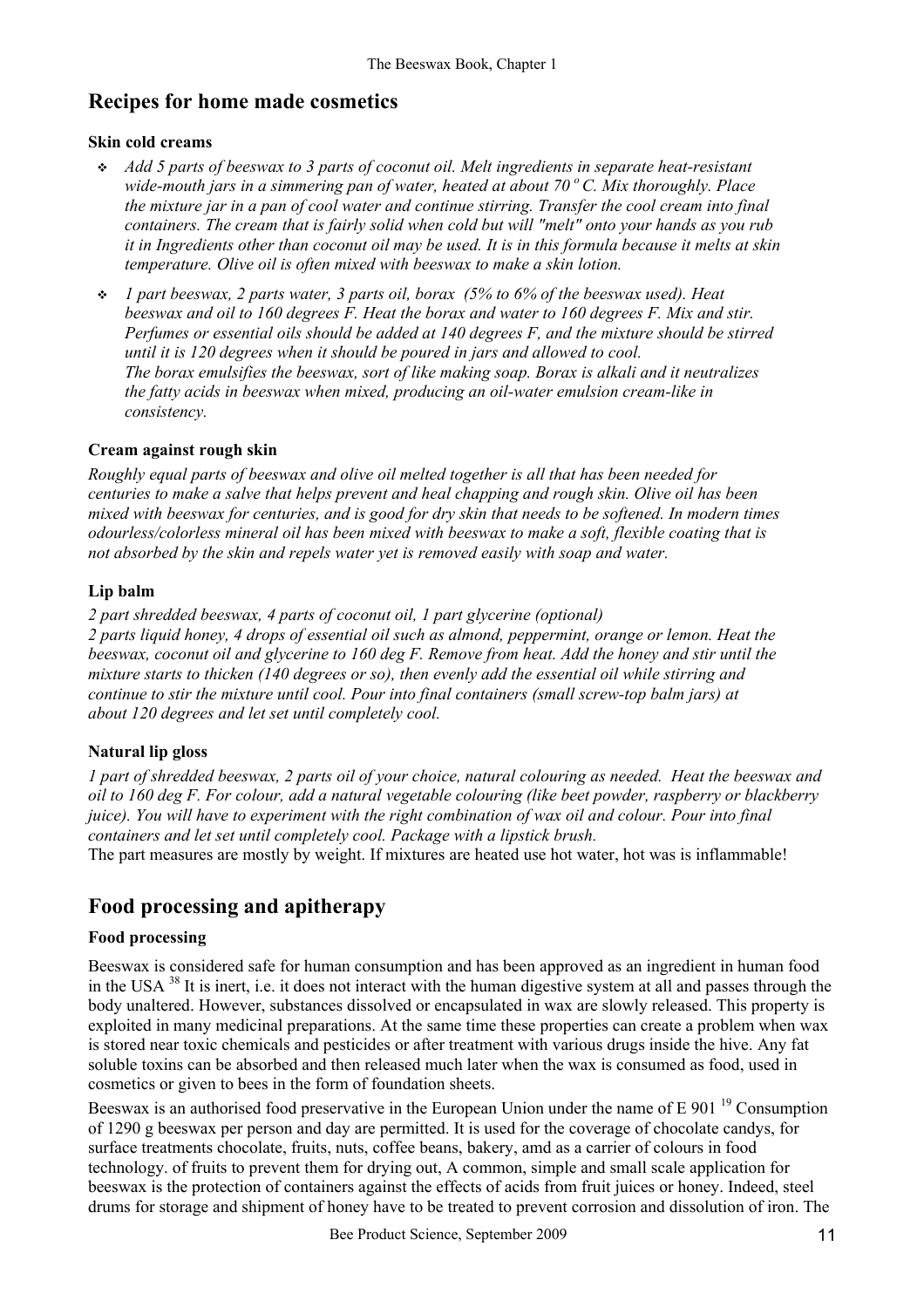treatment may involve an expensive food grade paint, a plastic liner made from a food grade plastic film or a thin coat of beeswax.



#### **Apitherapy**

Beeswax is the least allergenic bee product. There is only one report on skin allergy caused by beeswax <sup>30</sup> Beeswax has antibacterial properties <sup>28</sup> and when applied to the skin improves its elasticity and makes it look fresh and smooth. It is used for coating of drugs and pills, facilitates ingestion, but retards dissolution. Beeswax can be mixed with the drug, thus retarding drug releasing. Beeswax can be chewed for strengthening the gingival and to increasing saliva and stomach juices page 94 from <sup>32</sup>.

Warm beeswax has excellent warming properties when applied against inflammations of muscles, nerves and joints. For this reason the Bulgarian medical doctor Pochinkova suggests that beeswax is the main bee product to be used for thermo-therapy, see page 140 from  $32$ . For this purpose following application is suggested applied after muscle, nerve and tendon inflammation due to colds, lumbago, neuritis, mialgitis, arthosis, arthritis:

*Dip a piece of soft cotton cloth, cut according to the size of the applied body part, into liquid beeswax. Lay*  down to cool at an even place. Before use warm up, e.g. at a maximum of 50<sup>°</sup> C in an oven, and place on *body part, mostly overnight, cover with an schal for insulatation. The wax cloth can be used many times. Such wax cloths are available at chemists or drug stores in some countries.* 



Beeswax packing against small children's cold are commercially available in some countries (e.g. Germany and Switzerland)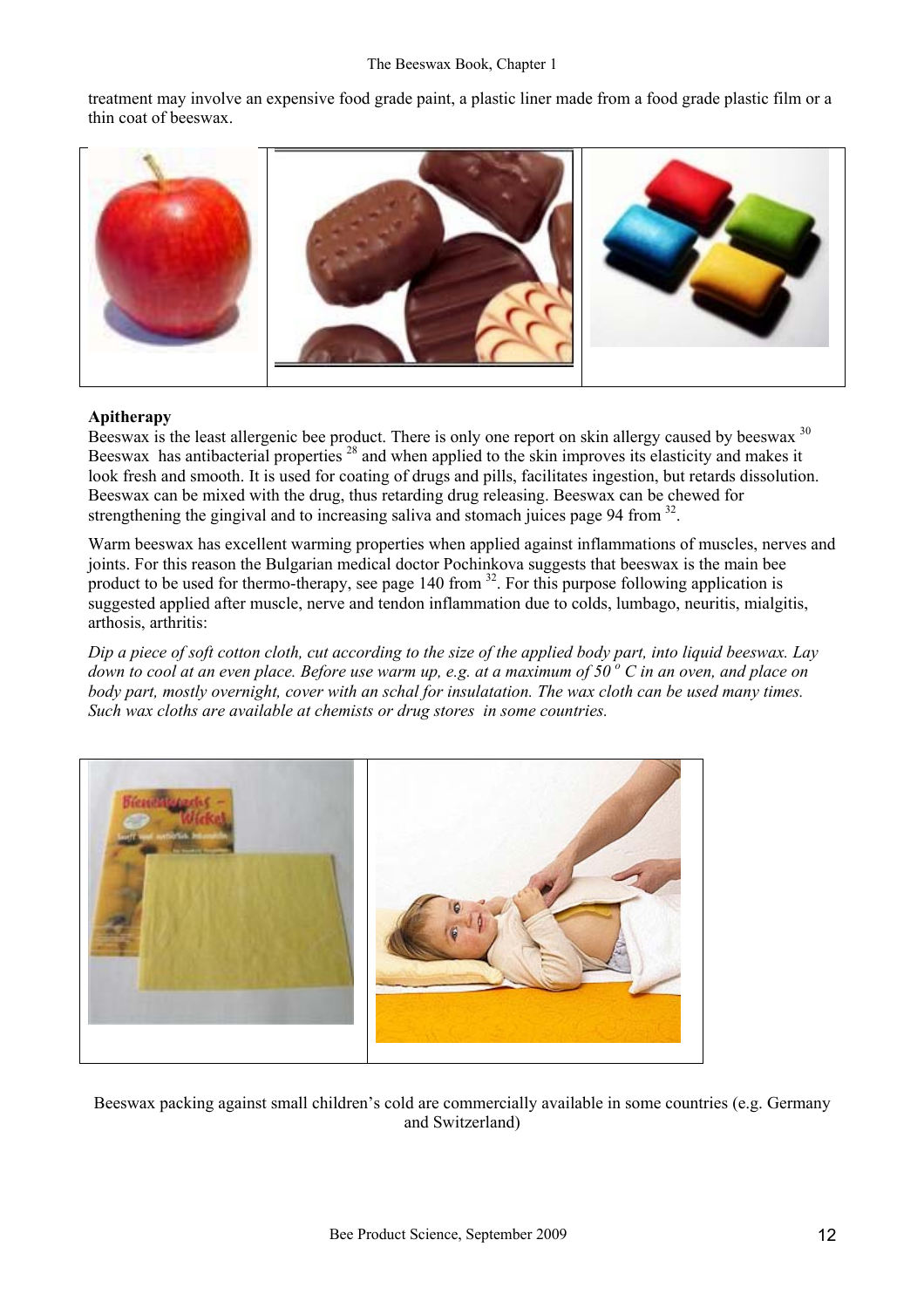## **ECONOMY AND TRADE**

Beeswax economy and trade date from very early age. Beeswax was traded already in old Greece and Rome. The Romans demanded beeswax when they conquered Corsica in 181  $BC^9$ . In Medieval European times wax was a unit of trade for taxes or other.

Different grades of wax are traded. The colour of beeswax will vary from light to medium and dark. Light yellow beeswax, mild in odour is preferable. Bennet<sup>3</sup> divides wax into three grades. The first of these is "crude, bleachable and non-bleachable, available in lumps and blocks". The other two grades are white and yellow waxes, both of which described in the Pharmacopoeia<sup>2</sup>. Today, mainly two basic types of beeswax are traded: pharmaceutical and cosmetic grade and a general application grade. Strahl and Pitch, the leading wax refiners in the USA trade at present 6 cosmetic/pharmaceutical grades and 5 general use beeswax grades. Beeswax from different countries has different properties, especially its readiness to bleach <sup>11</sup>... Nearly all commercial wax produced is by *Apis mellifera*.

It is difficult to obtain reliable figures on wax production, as the greater part of beeswax is used in beekeeping for producing comb foundations. Of all bee products the economic importance of beeswax is second after that of honey. It is estimated that its production is about 1.5 to 2.5 % of that of honey <sup>14</sup>. On the basis of the assumption by FAO Comtrade statistics, that 1.19 million tons of honey were produced in 1991, between 17,850 to 29,750 tons of wax was produced during the same period  $^{25}$ .

The same source cites following figures on the trade of beeswax: "*In world trade statistics beeswax is grouped with other insect waxes. Nevertheless, beeswax is a major component of insect waxes, and the trade value can be safely assumed to be that of beeswax. Based on the information derived from COMTRADE data base, total value of the insect waxes traded internationally during 1988, 1989, 1990 and 1991 was 23.63, 23.27, 26.08 and 23.35 million US\$, respectively. During 1992, major exporting countries were China (14.9%), United Republic of Tanzania (11.4%), Germany (11.1%), Canada (7.0%), the Netherlands (6.3%), Brazil (6.1%), Japan (5.7%), USA (4.8%) and Ethiopia (3.7%); collectively accounting for 71% of the total trade volume in insect waxes. Australia, France, Chile, UK, Dominion Republic and New Zealand were some of the minor origins"* 

| <b>World trade in beeswax</b>          | <b>Export tons</b> | <b>Import tons</b> |  |  |
|----------------------------------------|--------------------|--------------------|--|--|
| World                                  | 10'336             | 11'949             |  |  |
| Asia                                   | 5'213              | 1'995              |  |  |
| Africa                                 | 795                | 258                |  |  |
| Europe                                 | 2167               | 6'873              |  |  |
| <b>Biggest exporters and importers</b> |                    |                    |  |  |
| China                                  | 4'814              | 127                |  |  |
| Dominican Republic                     | 39                 | $\mathbf{1}$       |  |  |
| Ethiopia                               | 402                | $\mathbf{1}$       |  |  |
| France                                 | 495                | 1'243              |  |  |
| Germany                                | 919                | 2'363              |  |  |
| Japan                                  | 89                 | 713                |  |  |
| Mexico                                 | 14                 | 71                 |  |  |
| Portugal                               | 10                 | 32                 |  |  |
| Spain                                  | 113                | 336                |  |  |
| <b>United Kingdom</b>                  | 102                | 731                |  |  |
| <b>USA</b>                             | 1'097              | 2'195              |  |  |

### **World trade in beeswax for 2003,** after <sup>8</sup>

*Source:* All data FAOSTAT, 2005, unless stated otherwise.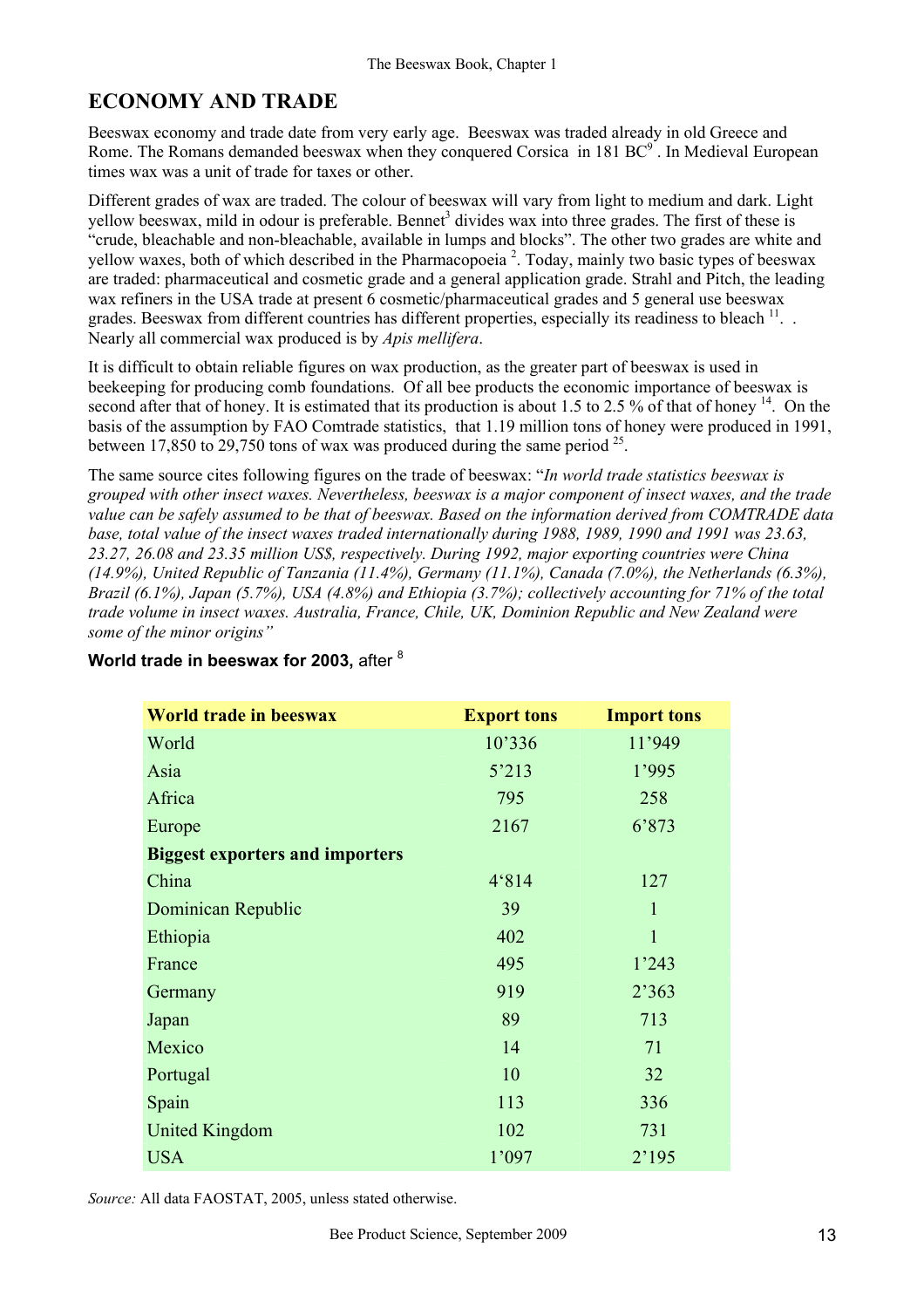

Comtrade statistics have mixed refined/bleached wax and raw wax production data. However, there are no other statistics sources which do this separation. The major exporting countries of raw beeswax for the same year, and probably still at present are: China, Tanzania, Canada, Brazil and Ethiopia, together with Australia, France, Chile, New Zealand and the Central African Republic 34. In the main, beeswax exported from Germany, the Netherlands, UK and USA is re-exported refined/bleached wax, produced out of the raw wax of the above exporting countries  $34$ . The USA is a major raw beeswax supplier, consuming most of its own production, being also a worldwide supplier of refined wax  $34$ . Tropical and developing countries dominate world beeswax production and export, with industrialized countries needing to import beeswax. This is because, as described above, in local styles

of beekeeping both honey and wax are harvested. According to the Comtrade statistics the price per ton beeswax in 1991 was 3,300 to 3600 \$ 25 The world wholesale price of beeswax s usually around US\$ 4-10 per kilogram.

As a major part of the commercial beeswax is now contaminated by acaricides <sup>37</sup>, there is an increased need on the market for residue-free beeswax. African beeswax, at present mostly free of acaricides, is a good candidate for the near future.

Further Reading on beeswax: 9, 11, 20, 27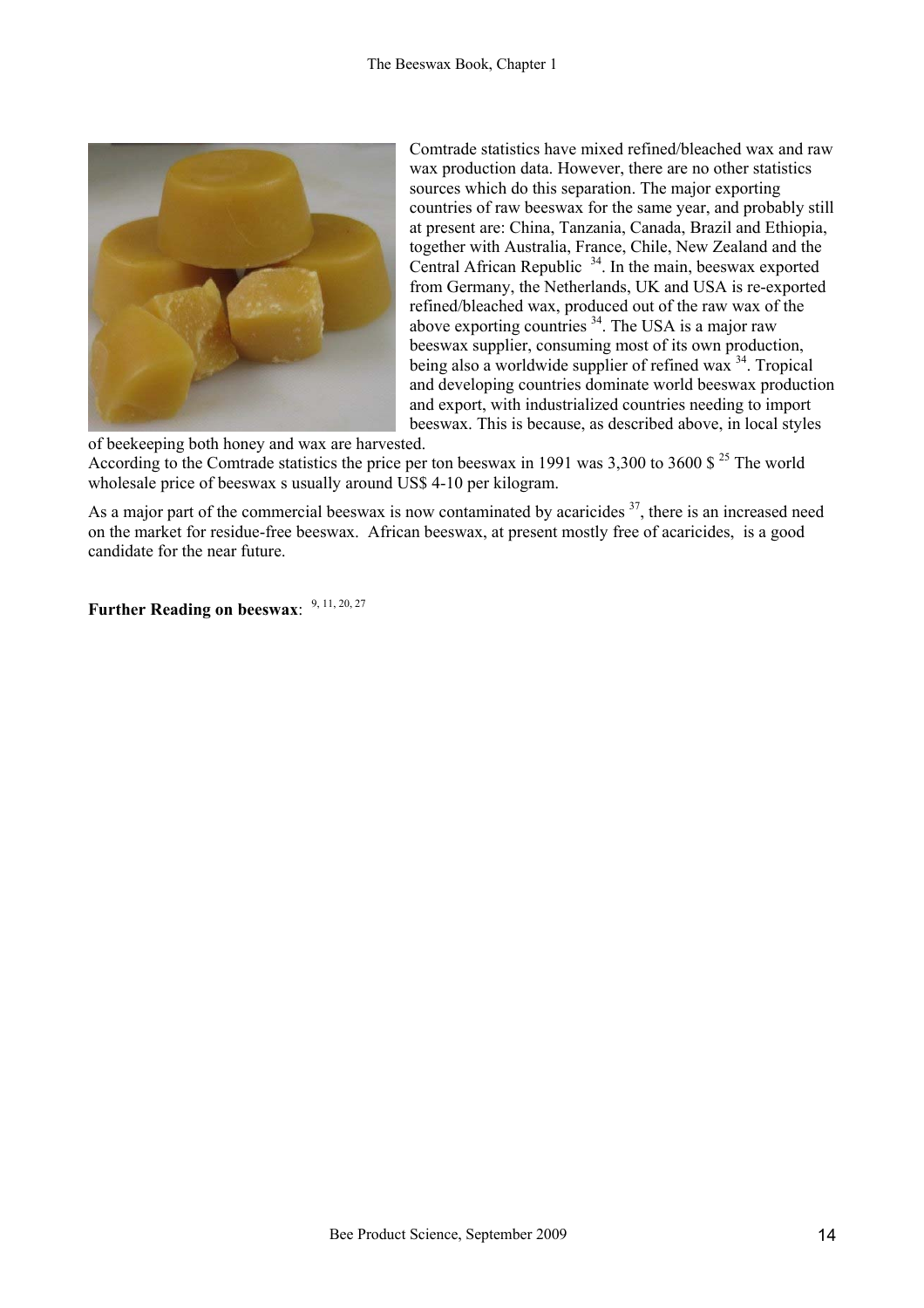#### References

- 1. OLSCHKI, L S (ed.) (1977) Cereplasty in science and the art. Prov. First Int.Congress Florence, Florence, Italy: pp 1-728.
- 2. ANONYMOUS (2002) *European pharmacopoeia.* Council of Europe Strassbourg (4. edition)
- 3. BENNETT, H (1975) *Industrial waxes. Natural and synthetic waxes. Compounded waxes and technology.* Chemical Publishing Company XIII New York, USA; 413 pp
- 4. BENSON, G G; HEMINGWAY, S R; LEACH, F N (1978) Composition of the wrappings of an ancient Egyptian mummy. *J.Pharmacy and Pharmacol.* 30: 78.
- 5. BERTHOLD, R; BARRACLOUGH, M; BOSSOM, M; DUFFIN, E (1993) *Beeswax crafting.* Wicwas Press Cheshire, Connecticut; 125 pp
- 6. BIRSHTEIN, V Y; TUL'CHINSKII, V M; TROITSKII, A V (1976) A study of organic components in ancient Central Asian and Crimean wall paintings. *Vestnik Moskosvkogo Universiteta* 31 (3): 33-38.
- 7. BRAND, H M (1989) Modified beeswax and a process for the modification of beeswax. *European Patent Application* (No EP 319 062)
- 8. BREADBEAR, N (2009) *Bees and their roles in forest livelyhoods.* Rome; 194 pp
- 9. BROWN, R (1995) *Beeswax.* Butler & Tanner Ltd. Frome Frome, GB; 87 pp (3. edition)
- 10. BROWN, R H (1981) *Beeswax.* Bee Books New and Old England Burrowbridge, Somerset, GB
- 11. COGGSHALL, W L; MORSE, R A (1984) *Beeswax. Production, harvesting and products.* Wicwas Press New York New York
- 12. CRANE, E (1983) *The Archaeology of Beekeeping.* Gerald Duckworth & Co. Ltd. London
- 13. CRANE, E (1983) *The archaeology of beekeeping.* Gerald Duckworth & Co. Ltd. London
- 14. CRANE, E (1990) *Bees and beekeeping: Science, practice and world resources.* Cornell University Press Ithaca, New York
- 15. CRANE, E (1999) Beeswax *The world history of beekeeping and honey hunting,* Gerald Duckworth & Co Ltd; London; pp 524-537.
- 16. CRANE, E (1999) History of the use of beeswax *The world history of beekeeping and honey hunting,* Gerald Duckworth & Co Ltd: London; pp 524-538.
- 17. CRANE, E (1999) *The world history of beekeeping and honey hunting.* Gerald Duckworth & Co Ltd London
- 18. DREYLING, L (1905) Die wachsbereitenden Organe bei den gesellig lebenden Bienen, Dissert. Uni Marburg. *Zool.Jahrbuch* 22: 1-42.
- 19. EFSA (2008) Beeswax (E 901) as a glazing agent and as carrier for flavours. *The EFSA Journal* 615: 1-3.
- 20. HEPBURN, H R (1986) *Honeybees and wax, an experimental natural history.* Springer-Verlag, Berlin Berlin
- 21. HÖRANDNER, E; HUTSTEINER, H; MOOSBECKHOFER, R; ZECHA-MACHLY, H (1993) *Von Bienen und Imkern, von Wachs und Honig.* Verlag Christian Brandstätter Wien
- 22. HORNBOSTEL, H C (1744) *Neue Entdeckung, wie das Wachs von den Bienen entsteht.* Vermis Bibliothek Hamburg; 62 pp
- 23. HUBER, F (1814) *Nouvelles observations sur les abeilles. Tome 1 et 2.* J.J. Paschoud Paris et Genève